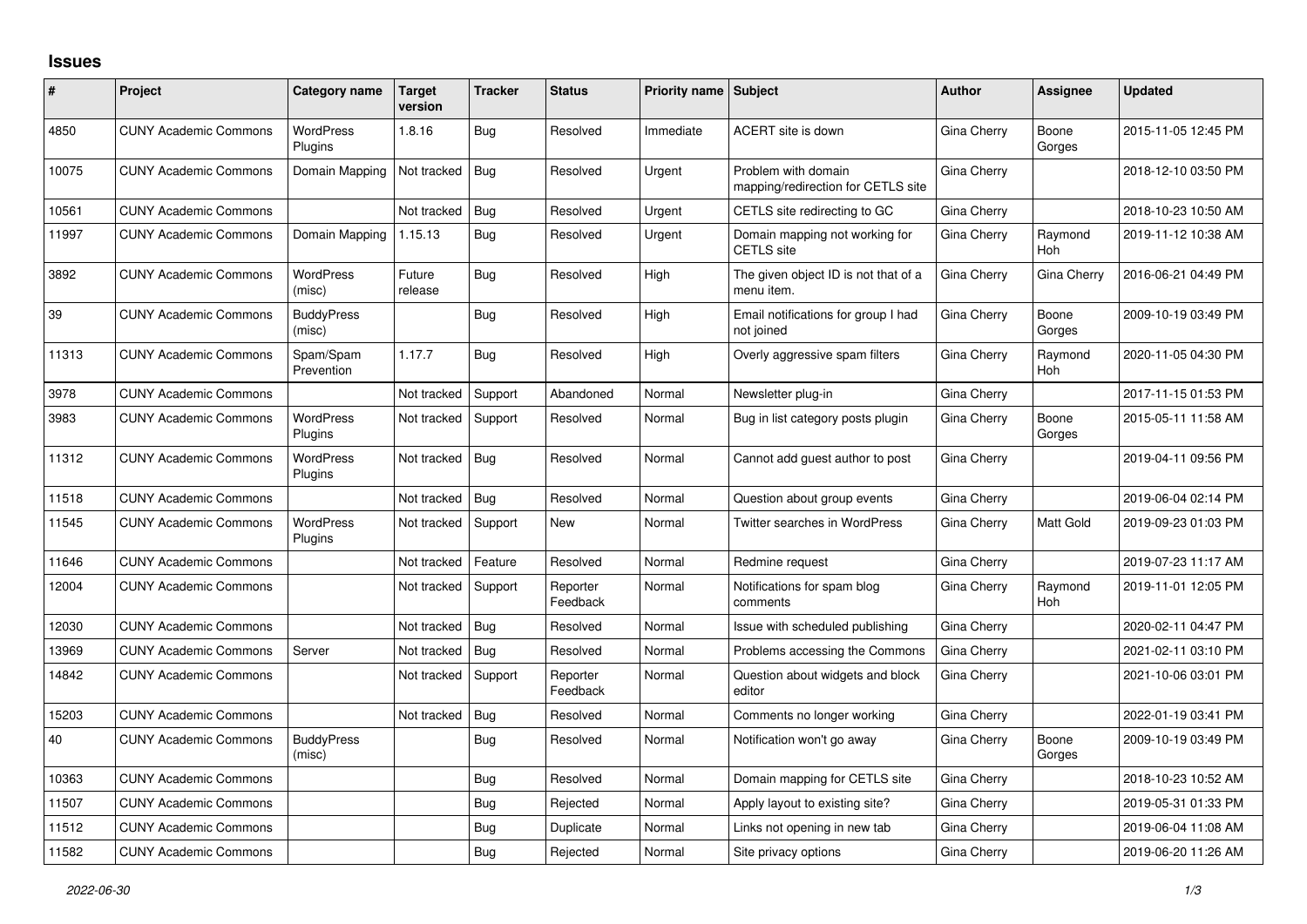| #     | Project                      | Category name                | <b>Target</b><br>version | <b>Tracker</b> | <b>Status</b> | Priority name Subject |                                                                              | Author             | Assignee              | <b>Updated</b>      |
|-------|------------------------------|------------------------------|--------------------------|----------------|---------------|-----------------------|------------------------------------------------------------------------------|--------------------|-----------------------|---------------------|
| 12036 | <b>CUNY Academic Commons</b> | Email<br>Notifications       |                          | <b>Bug</b>     | Resolved      | Normal                | Blog post notification not sent to<br>group                                  | Gina Cherry        |                       | 2019-11-04 11:36 AM |
| 13704 | <b>CUNY Academic Commons</b> |                              |                          | Bug            | Rejected      | Normal                | Site logo not updating                                                       | Gina Cherry        |                       | 2021-02-23 10:46 AM |
| 11649 | <b>CUNY Academic Commons</b> | <b>WordPress</b><br>Plugins  | 2.0.3                    | <b>Bug</b>     | In Progress   | Normal                | CC license displayed on every page                                           | Gina Cherry        | Raymond<br><b>Hoh</b> | 2022-06-29 11:32 AM |
| 15094 | <b>CUNY Academic Commons</b> | Group Invitations 2.0.0      |                          | Bug            | Resolved      | Normal                | Group admins added to site as<br>authors, not admins                         | Gina Cherry        | Boone<br>Gorges       | 2022-05-26 11:36 AM |
| 14848 | <b>CUNY Academic Commons</b> | WordPress<br>Plugins         | 1.18.21                  | Bug            | Resolved      | Normal                | Bug with Gravity Forms/Commons<br>interaction                                | Gina Cherry        | Raymond<br><b>Hoh</b> | 2021-10-13 06:51 PM |
| 14841 | <b>CUNY Academic Commons</b> | <b>WordPress</b><br>Plugins  | 1.18.20                  | <b>Bug</b>     | Resolved      | Normal                | Issue with Co-Authors Plus in the<br>Customizr theme                         | Gina Cherry        | Raymond<br>Hoh        | 2021-10-07 08:14 PM |
| 14568 | <b>CUNY Academic Commons</b> | <b>WordPress</b><br>Plugins  | 1.18.14                  | Feature        | Resolved      | Normal                | Plugin request: Gravity Forms<br>Advanced Post Creation Add-On               | Gina Cherry        |                       | 2021-07-13 01:18 PM |
| 11451 | <b>CUNY Academic Commons</b> | Group Blogs                  | 1.16                     | Feature        | Resolved      | Normal                | 'Send to group' checkbox should<br>remain unchecked for saved draft<br>posts | Gina Cherry        | Boone<br>Gorges       | 2019-12-04 10:51 AM |
| 12003 | <b>CUNY Academic Commons</b> |                              | 1.15.13                  | Bug            | Resolved      | Normal                | Editing events using Events<br>Manager plugin                                | Gina Cherry        |                       | 2019-10-22 04:39 PM |
| 11927 | <b>CUNY Academic Commons</b> |                              | 1.15.11                  | Bug            | Resolved      | Normal                | WP editor backups                                                            | Gina Cherry        |                       | 2019-10-08 11:22 AM |
| 11488 | <b>CUNY Academic Commons</b> | WordPress<br>Plugins         | 1.15.8                   | Bug            | Resolved      | Normal                | Co-authors plus plug-in                                                      | Gina Cherry        | Raymond<br><b>Hoh</b> | 2019-08-27 11:36 AM |
| 11513 | <b>CUNY Academic Commons</b> | Email<br>Notifications       | 1.15.4                   | Bug            | Resolved      | Normal                | Extra group notification                                                     | Gina Cherry        | Raymond<br><b>Hoh</b> | 2019-06-25 04:22 PM |
| 11441 | <b>CUNY Academic Commons</b> | Reply By Email               | 1.15.3                   | <b>Bug</b>     | Resolved      | Normal                | Blog/group comments                                                          | Gina Cherry        | Raymond<br>Hoh        | 2019-06-11 11:05 AM |
| 11501 | <b>CUNY Academic Commons</b> |                              | 1.15.3                   | Bug            | Resolved      | Normal                | Error message when editing post                                              | Gina Cherry        |                       | 2019-05-31 10:57 AM |
| 11508 | <b>CUNY Academic Commons</b> |                              | 1.15.3                   | Bug            | Resolved      | Normal                | Bug with "Send to Group"                                                     | Gina Cherry        |                       | 2019-06-11 10:31 AM |
| 11511 | <b>CUNY Academic Commons</b> | WordPress<br>Plugins         | 1.15.3                   | Feature        | Resolved      | Normal                | Plug-in request                                                              | Gina Cherry        |                       | 2019-06-11 11:05 AM |
| 11444 | <b>CUNY Academic Commons</b> |                              | 1.15.1                   | Bug            | Resolved      | Normal                | New site settings not saved                                                  | Gina Cherry        |                       | 2019-05-14 11:15 AM |
| 10847 | <b>CUNY Academic Commons</b> | <b>Blogs</b><br>(BuddyPress) | 1.15                     | Feature        | Resolved      | Normal                | Select which blog posts are sent to<br>group                                 | Gina Cherry        | Boone<br>Gorges       | 2019-04-23 03:54 PM |
| 11398 | <b>CUNY Academic Commons</b> | Email<br>Notifications       | 1.15                     | <b>Bug</b>     | Resolved      | Normal                | Blog post notification emails are not Gina Cherry<br>formatted               |                    | Raymond<br>Hoh        | 2019-05-07 03:22 PM |
| 11311 | <b>CUNY Academic Commons</b> | WordPress<br>Plugins         | 1.14.11                  | Feature        | Resolved      | Normal                | Request for post expiration plug-in                                          | <b>Gina Cherry</b> | Raymond<br>Hoh        | 2019-04-15 10:47 AM |
| 11160 | <b>CUNY Academic Commons</b> | Email<br>Notifications       | 1.14.8                   | <b>Bug</b>     | Resolved      | Normal                | Return of duplicate email<br>notifactions for blog comments                  | Gina Cherry        | Raymond<br>Hoh        | 2019-02-27 12:33 AM |